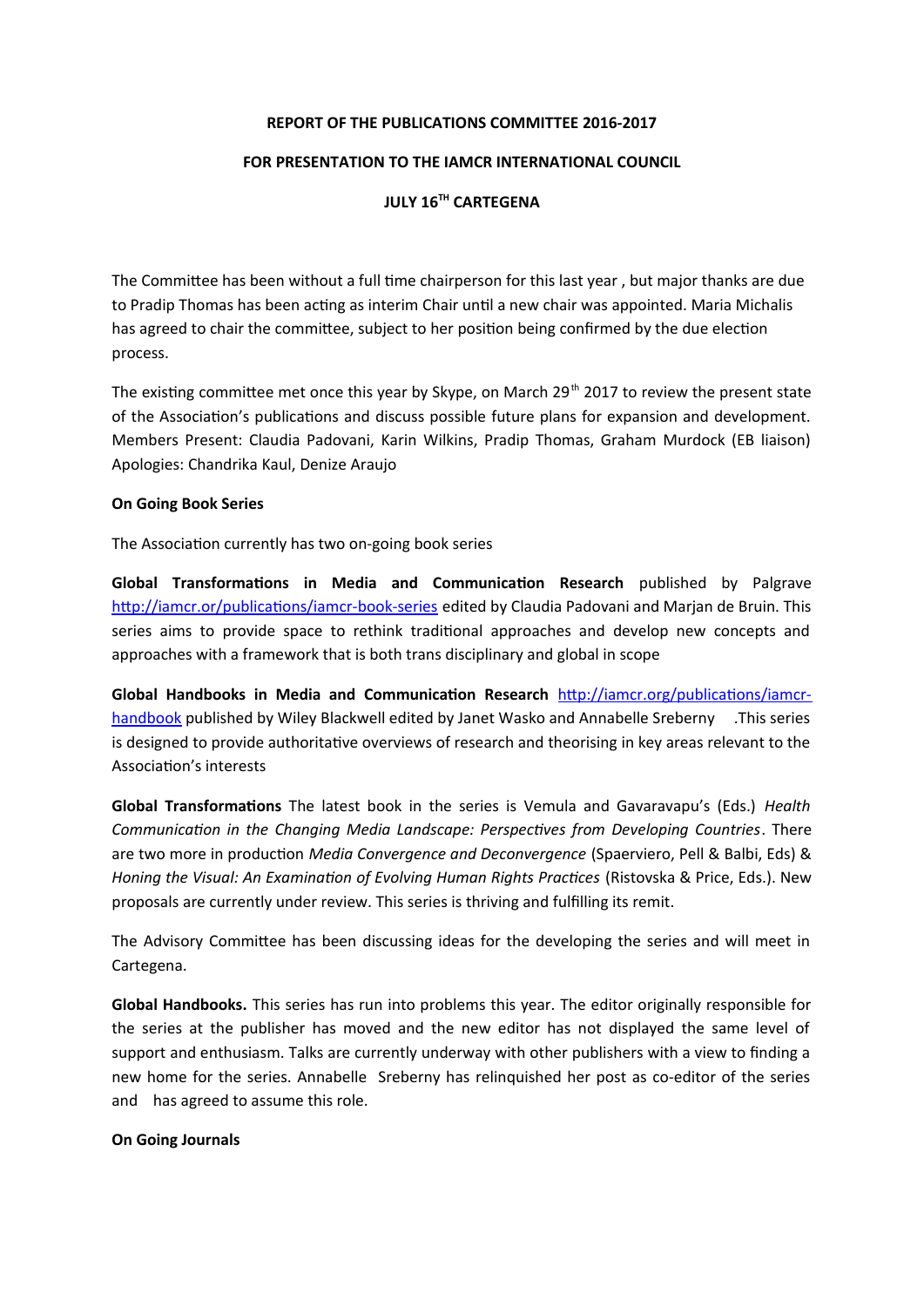IAMCR is currently associated with two on-line journals arising from the work of the Association's **Sections** 

**The Political Economy of Communication** <http://polecom.org/index.php/polecon> based at Auckland University of Technology and organised and edited by members of the Political Economy Section has established itself as a key site for discussion in the area of political economy , attracting a wide range of contributors. The first issue of volume five has just appeared.

Journal of alternative and community media **WWW.joacm.org** is a more recent, and very welcome, addition, based at Griffith University and published by Griffith Press with the support of IAMCR's Community Communication Section

## **Future Plans**

### **New Publications**

For some time there has been a strong feeling among both Committee members and the general IAMCR members that the Association should expand its publications portfolio . Several possibilities have been floated and are now under active consideration.

●A new book series of interventions around current issues, longer than a journal article but shorter than a monograph taking advantage of shorter publication times to intervene in on-going debates. One model is the Palgrave Pivot series <http://www.palgrave.com/gb/palgrave-pivot>.

●Edited collections based on the themes of IAMCR's annual conferences

## ●A general IAMCR journal

The key decision in all these cases is whether to work with an established publisher or to move to an open access system, either supported by an existing on line platform or developed by the Association .All these options pose major issues of costs ,access and reputation that need to be carefully examined.

 Graham Murdock is currently preparing a position paper looking in detail at the organisational and financial implications of various options, drawing on evidence from a range of current practices.

## **Future Membership and Organisation of the Committee**

**Membership** During discussion The Committee recommended that exiting members - Denize, Claudia, Marjan & Karin - who have been productive and wished to continue should be invited to do so but that a call from new members be issued

**Organisation.** Given the projected expansion of the Association's publications portfolio it was strongly recommended that the Committee appoint two sub chairs, one to oversee the print portfolio and one to oversee the on-line strands.

On behalf of the Executive Board of IAMCR and the Association's membership at large let me take the opportunity to say a sincere 'thank you' to all those who have served on the Publications Committee, and particularly to Pradip Thomas whose dedication has been exemplary. The voluntary service of members is the essential bedrock on which IAMCR is built.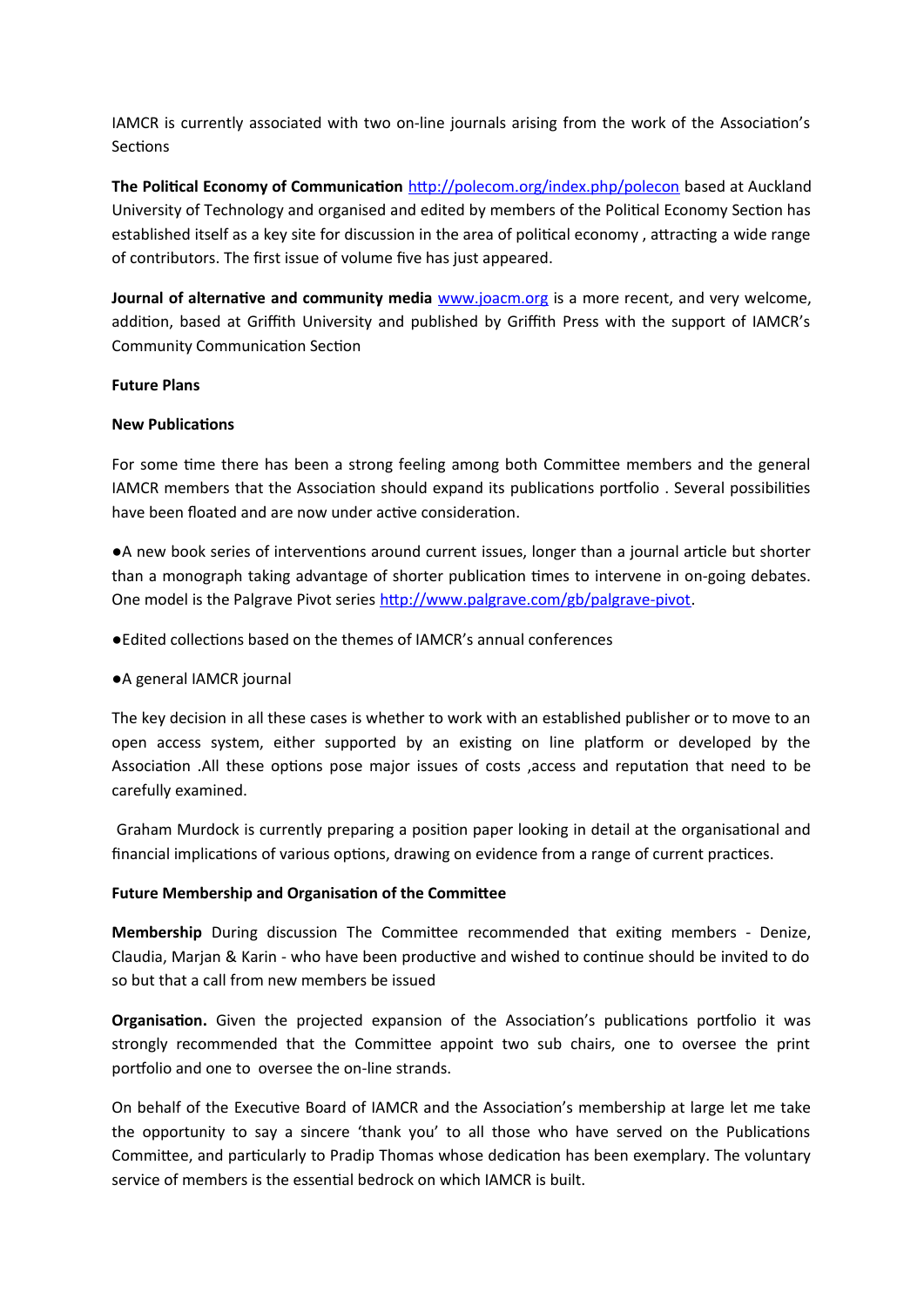Graham Murdock July 2017

1) **E-books**: The meeting began with a consideration of support for a proposal sent by Denize Araujo on an e-book that she and others (Adilson Cabral, Cesar Bolano, Fernando Andacht, Fernando Oliveria Paulino) are currently involved in preparing on the Cartagena theme (Title: *New Concepts and Territories in Latin America*) and that will be readied/launched at Cartagena. While the committee acknowledged Denize's continuing enthusiasm for IAMCR e-books, it was felt that the asking (\$250), specifically to help with marketing (book marks) the product, fell outside the ken of IAMCR support for strategic projects ( IAMCR funds has been used previously to support translation, the PE Open Access online journal, etc.). It was felt that Denize ought to explore crowd-funding options among members to support this project.

This led to a larger discussion on the need for an IAMCR series. Graham mentioned that here are discussions at the EB on increasing IAMCR's online visibility through creative uses of digital platforms such as Youtube and new journals. However any eseries with the IAMCR imprimatur will need to be an undertaking that ensures 'quality & diversity' ( these issues have been part of on-going discussions at the EB). Denize will be invited to become involved in any plans for a future IAMCR ebook series. We discussed an annual IAMCR e-book based on the conference and contributions from Sections and WGs sending in their two best papers.

The availability of conference proceedings (print, online) will be the responsibility of the LOC. We discussed the LOC taking the responsibility for publishing material from plenary and special sessions.

We also discussed publishing in an e-book that is acceptable in some academic institutions and not so in others. The issue of quality remains paramount.

# 2) **Ongoing Series**: